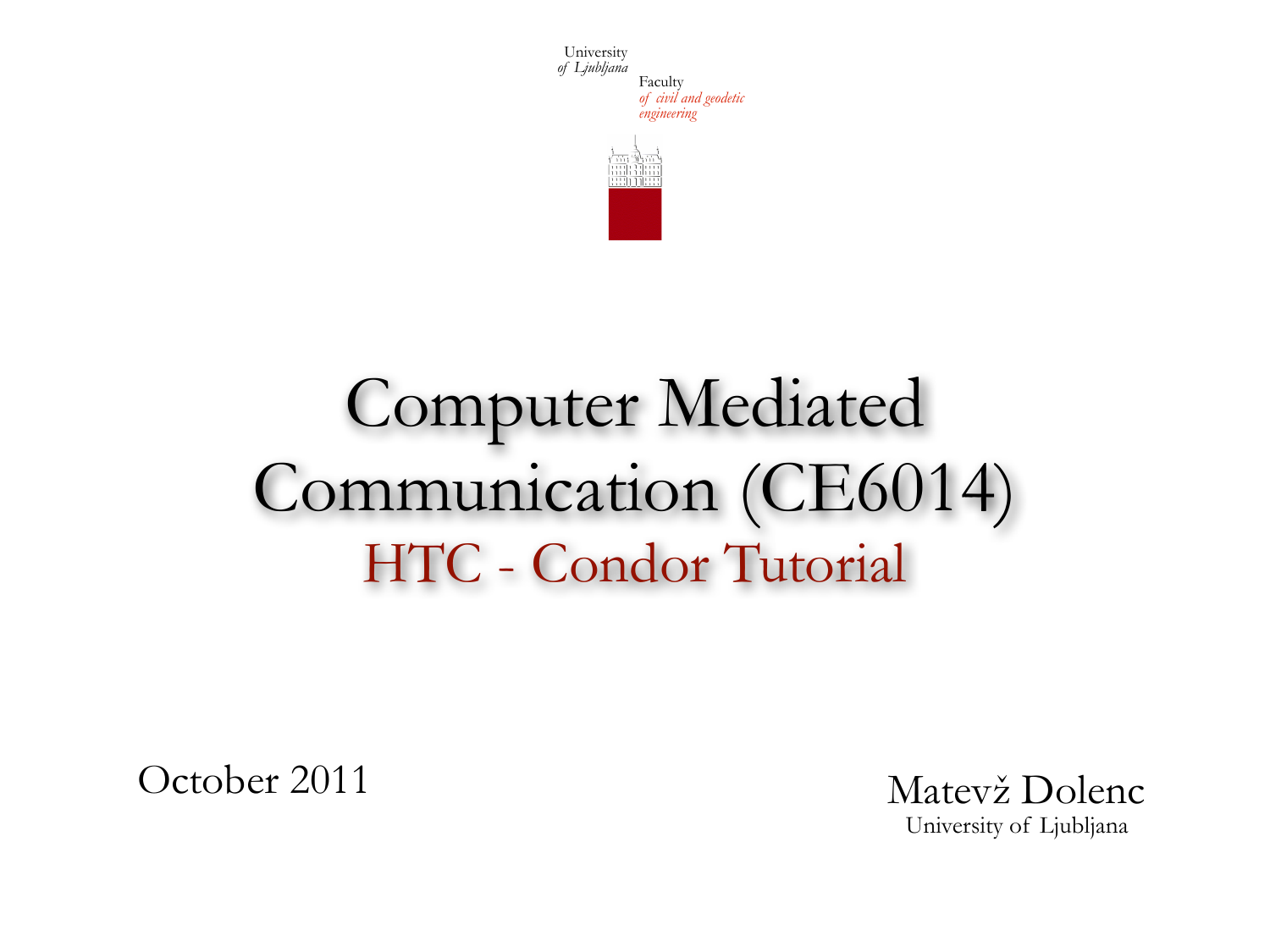### Introduction



- ‣ Basic idea: try to use Condor system to remotely execute different programs/jobs
	- prepare batch/shell script for execution
	- prepare Condor submit file
	- submit job/jobs
	- check the results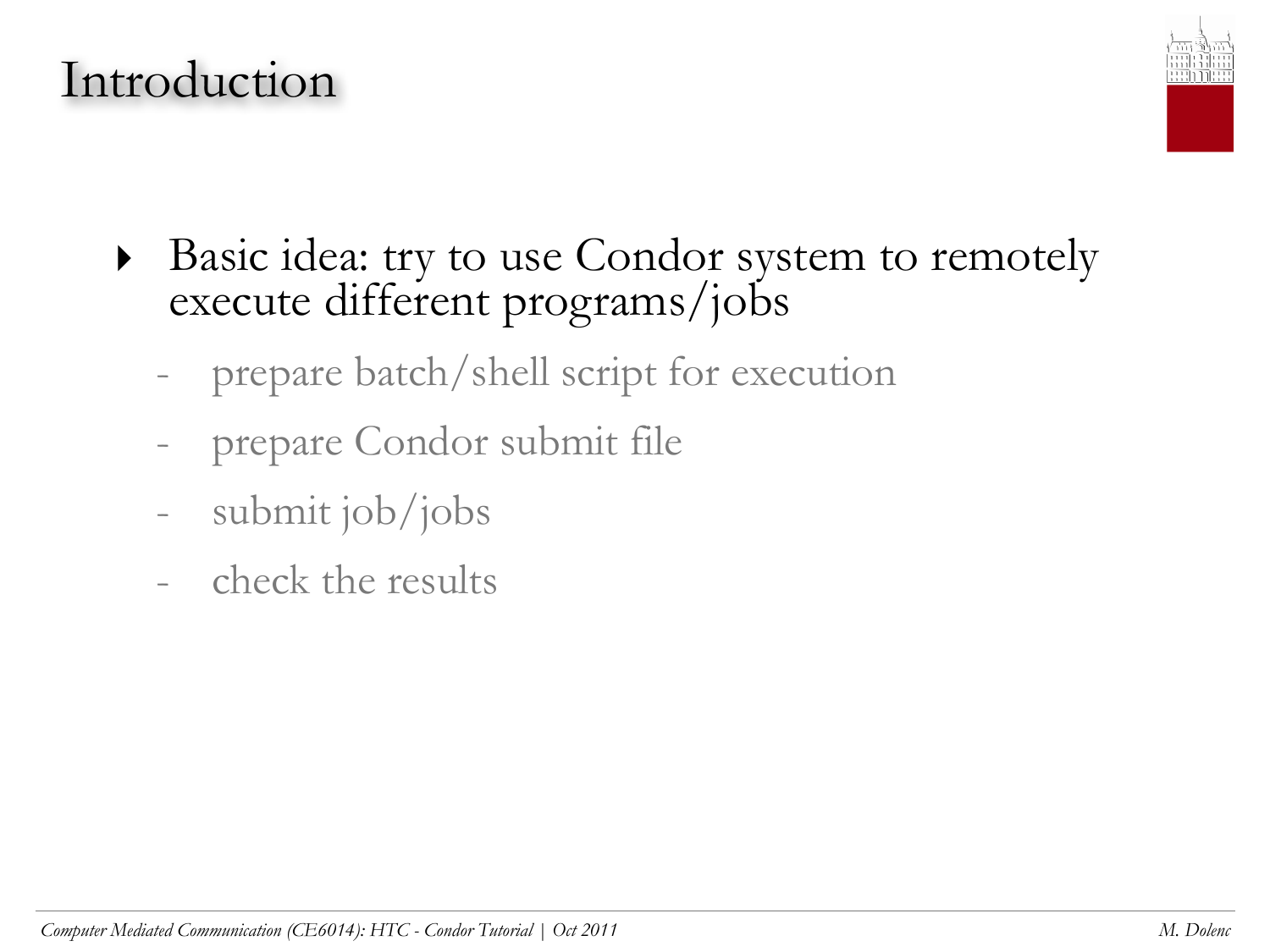### Requirements



- Internet connection
- Secure shell client (SSH client)
	- Windows OS: Putty,<http://www.chiark.greenend.org.uk/~sgtatham/putty/>
	- Mac OS: use Terminal command ssh
- ‣ Secure file transfer client (SFTP, SCP client)
	- Windows platform: WinSCP,<http://winscp.net/eng/index.php>
	- Mac OS, use Terminal command sftp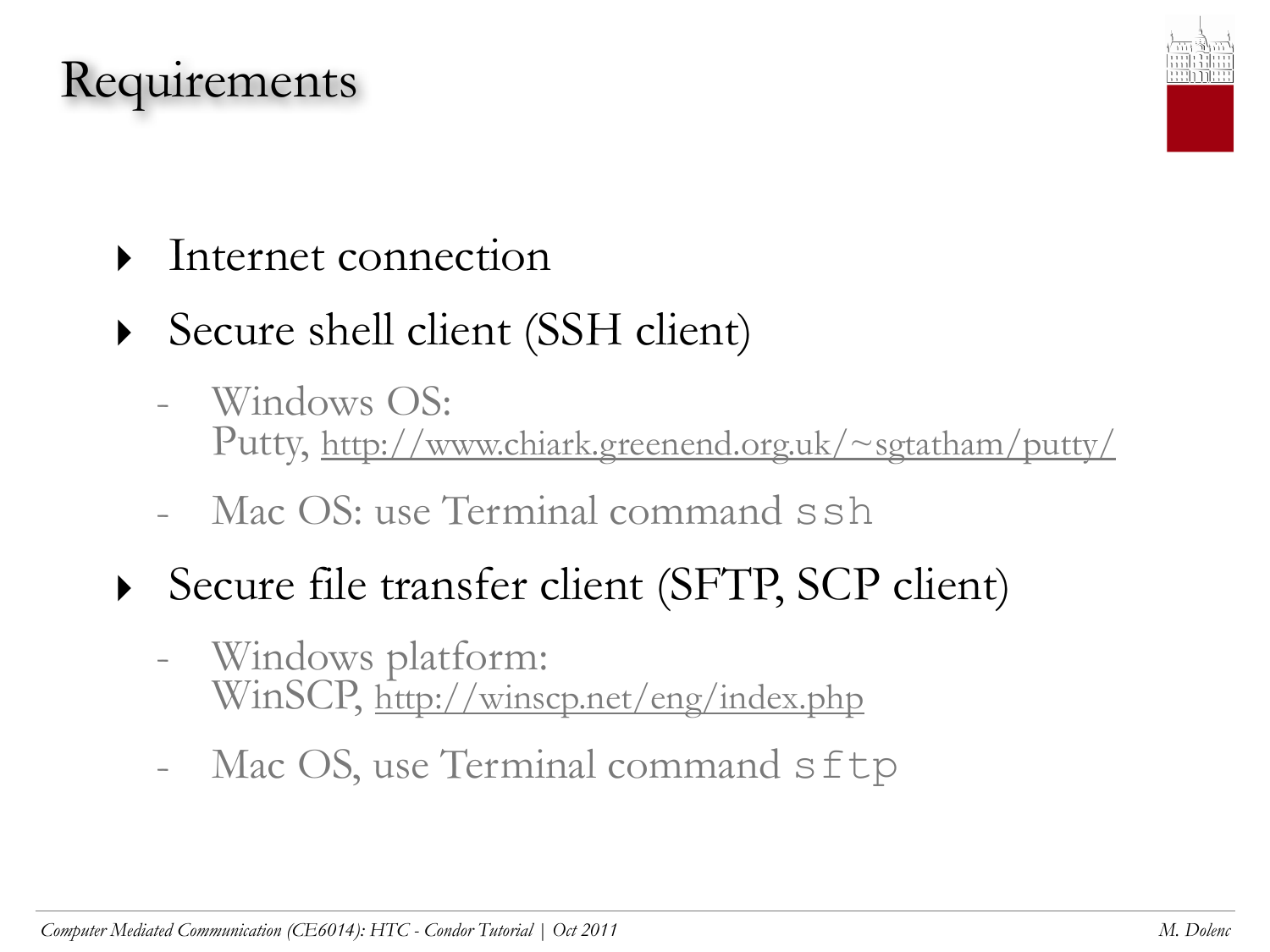## Tutorial Basic Workflow

- ‣ Connect to the remote machine
- ‣ Use Condor system
	- prepare data
	- check batch/shell scripts
	- check Condor submit files
	- run basic example
	- run different examples with one ore more jobs
	- get the results back to a local machine
	- visualise the results using a viewer

#### • Disconnect from the remote machine

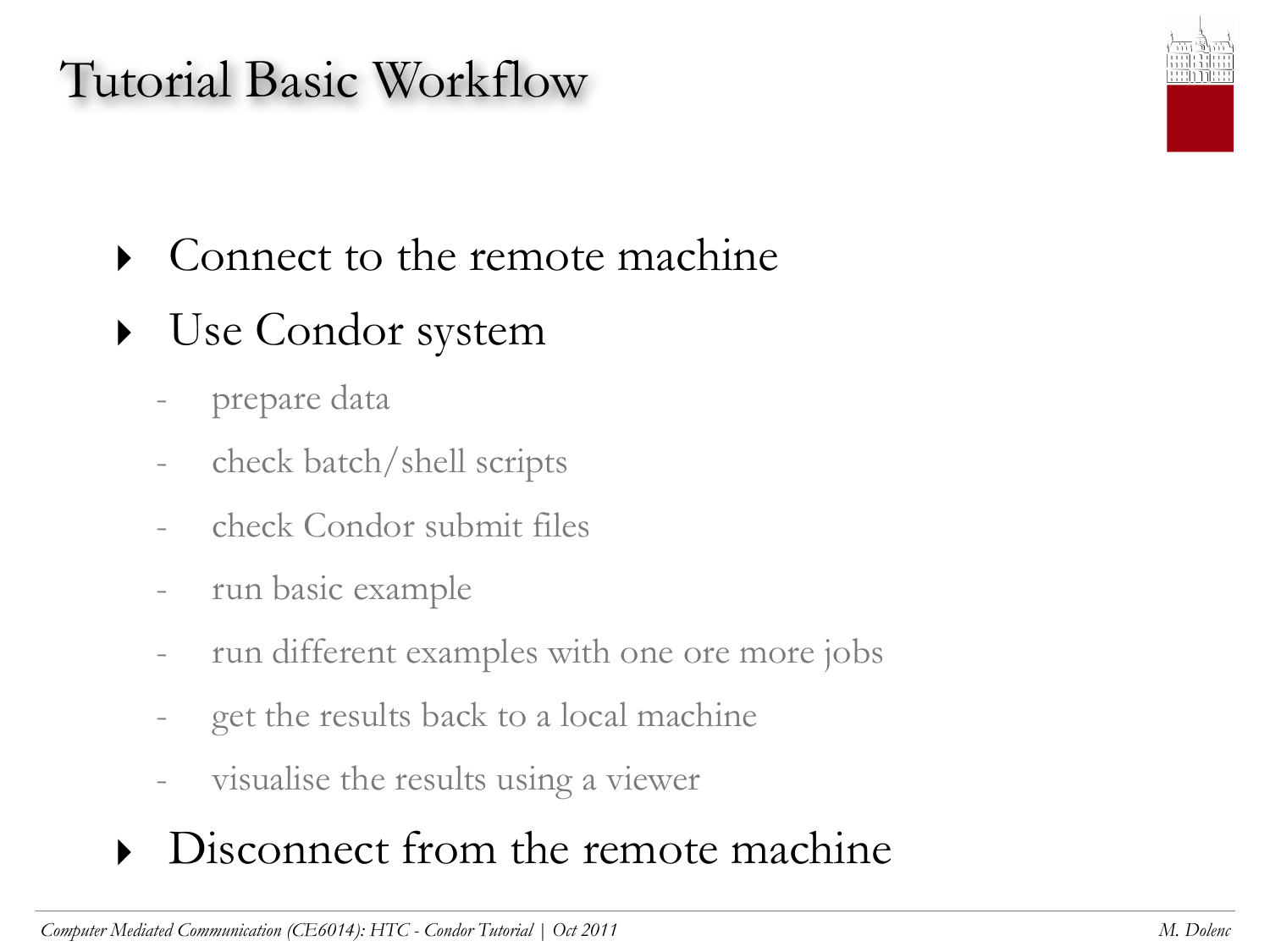# Tutorial Steps



- Use putty to connect to the remote machine
	- computer: kgi-cl.fgg.uni-lj.si
	- username: hpc4e
	- password: hpc4e.
- ‣ Create a new working directory for you
	- mkdir mydir
- ‣ Prepare data
	- go to your directory, cd mydir
	- copy hpc4e directory, cp -R ../hpc4e .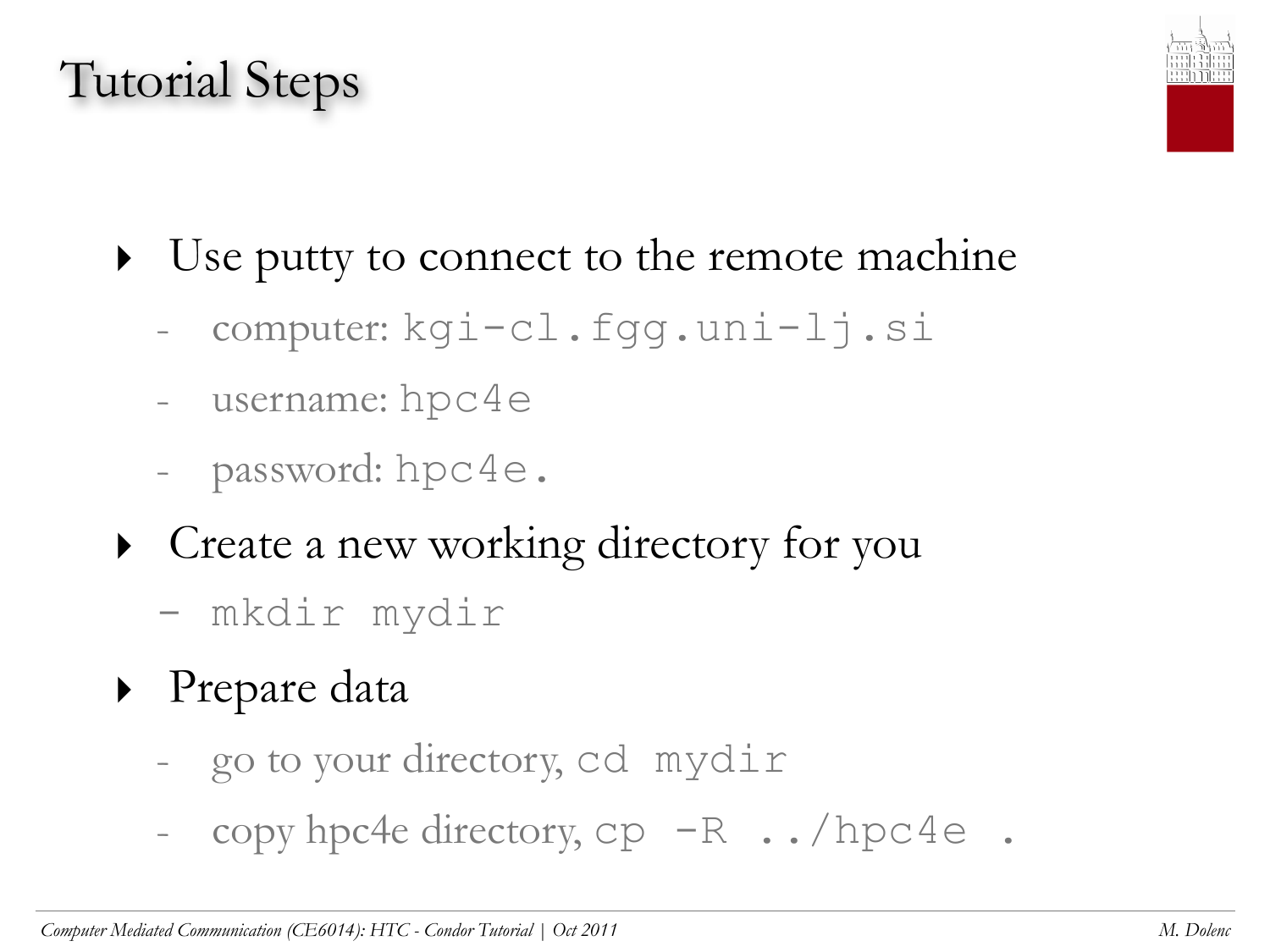## Some Condor basic commands



- ‣ Condor manual at<http://www.cs.wisc.edu/condor/>
- ‣ Commands
	- condor\_status ... see the status of the Condor pool
	- condor\_submit ... submit a job/jobs to the Condor pool
	- condor\_q ... check the Condor queue
	- condor\_rm ... remove job/jobs from the queue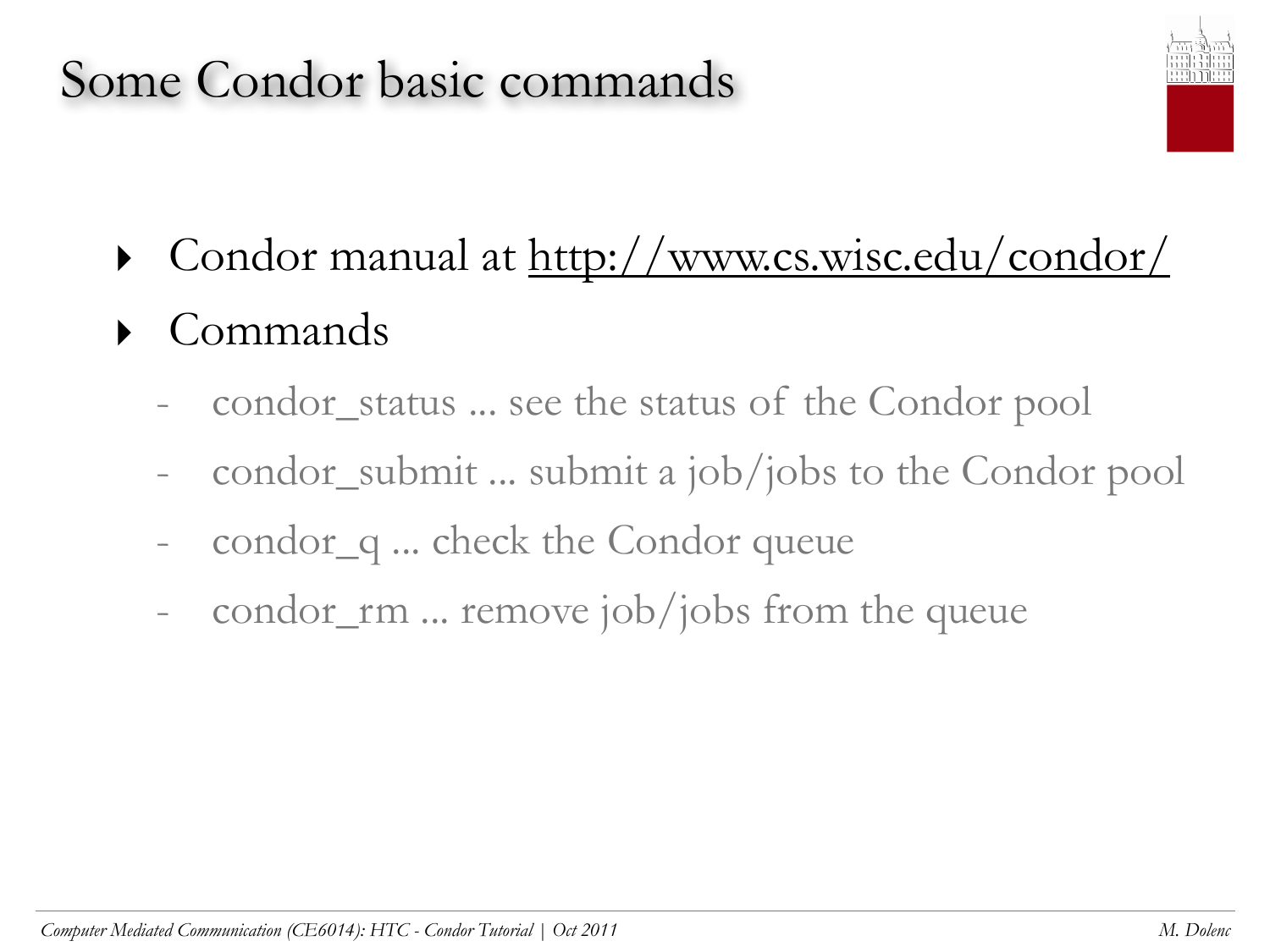# Tutorial Steps



# • Check Condor pool status

- condor\_status
- Try to run get ip example
	- check get ip.sh for the command that will be execute on a remote machine
	- check Condor submit file (get ip.condor)
	- test.out file should contain the results printout
	- IP number should be something like 193.2.91.xxx